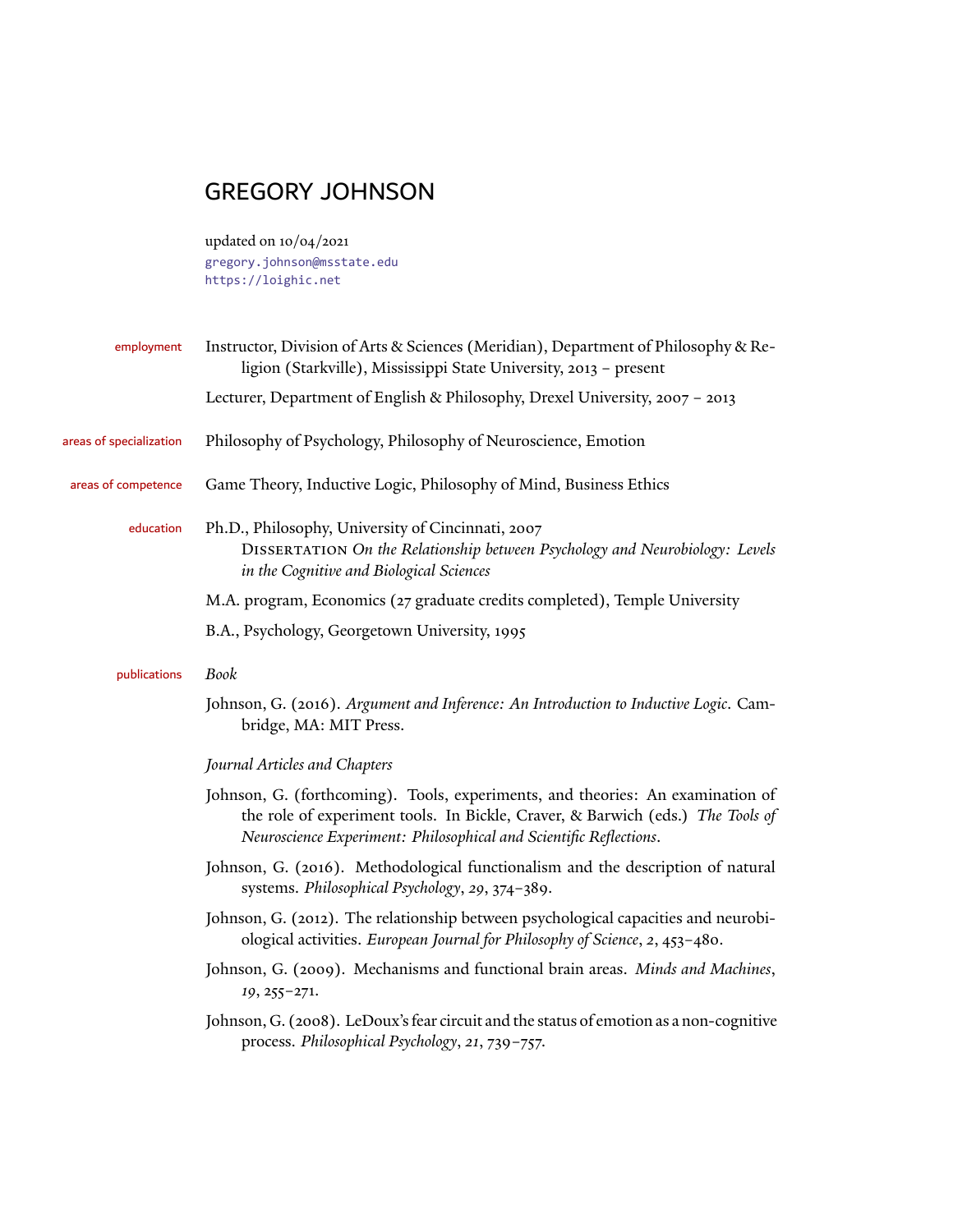| <b>Other Publications</b> |
|---------------------------|
|---------------------------|

|  |  | Johnson, G. (2019). What is ethics anyway? The Montréal Review. |
|--|--|-----------------------------------------------------------------|
|--|--|-----------------------------------------------------------------|

- Johnson, G. (2009). [Theories of emotion](http://www.iep.utm.edu/emotion/). In *The Internet Encyclopedia of Philosophy*. J. Fieser and B. Dowden (Eds.).
- in progress, et cetera (under review) Attributing phenomenal states: An empirical investigation (with Alana Knowles)

(under review) Identity, Autonomy, and Eliminativism

*[forall x: the Mississippi State edition](https://blog.loighic.net/forallx-the-mississippi-state-edition)* (open source logic textbook)

- recent presentations Active forgetting in *Drosophila* and the limitations of cognitive psychology. Philosophy and Neuroscience at the Gulf IV. Pensacola Beach, FL, September 23, 2021.
	- Is psychology special? Mississippi Academy of Sciences Annual Meeting: History & Philosophy of Science Division. Biloxi, MS, August 5, 2021.
	- (with Alana Knowles) Attributing conscious mental states: An empirical investigation. Southern Society for Philosophy and Psychology Annual Meeting. Online, December 3, 2020.
	- Active forgetting and the limitations of cognitive psychology. Philosophy and Neuroscience at the Gulf III. Online, October 11, 2020.
	- Seeing the mind: Hacking and calcium imaging. Mississippi Academy of Sciences Annual Meeting: History & Philosophy of Science Division. Biloxi, MS, February 20, 2020.
	- (with Alana Knowles) Attributing conscious mental states: An empirical investigation. Mississippi Academy of Sciences Annual Meeting: Psychology & Social Science Division. Biloxi, MS, February 20, 2020.
	- Hacking, microscopes, and calcium imaging. NeuroTech: An Interdisciplinary Early Career Workshop on Tools and Technology in Neuroscience. Pittsburgh, PA, January 25, 2020.
	- Tools, Experiments, and Hypotheses: An Examination of Bickle's "Revolutions in Neuroscience." Tool Development in Neuroscience: A Science-in-PracticeWorkshop. Pensacola Beach, FL, September 28, 2019.
	- Business and Climate Change. Midsouth Philosophy Conference. Memphis, TN, March 22, 2019.
	- Confirmation and Psychological Explanation. Southern Society for Philosophy and Psychology Annual Meeting. Cincinnati, OH, March 9, 2019.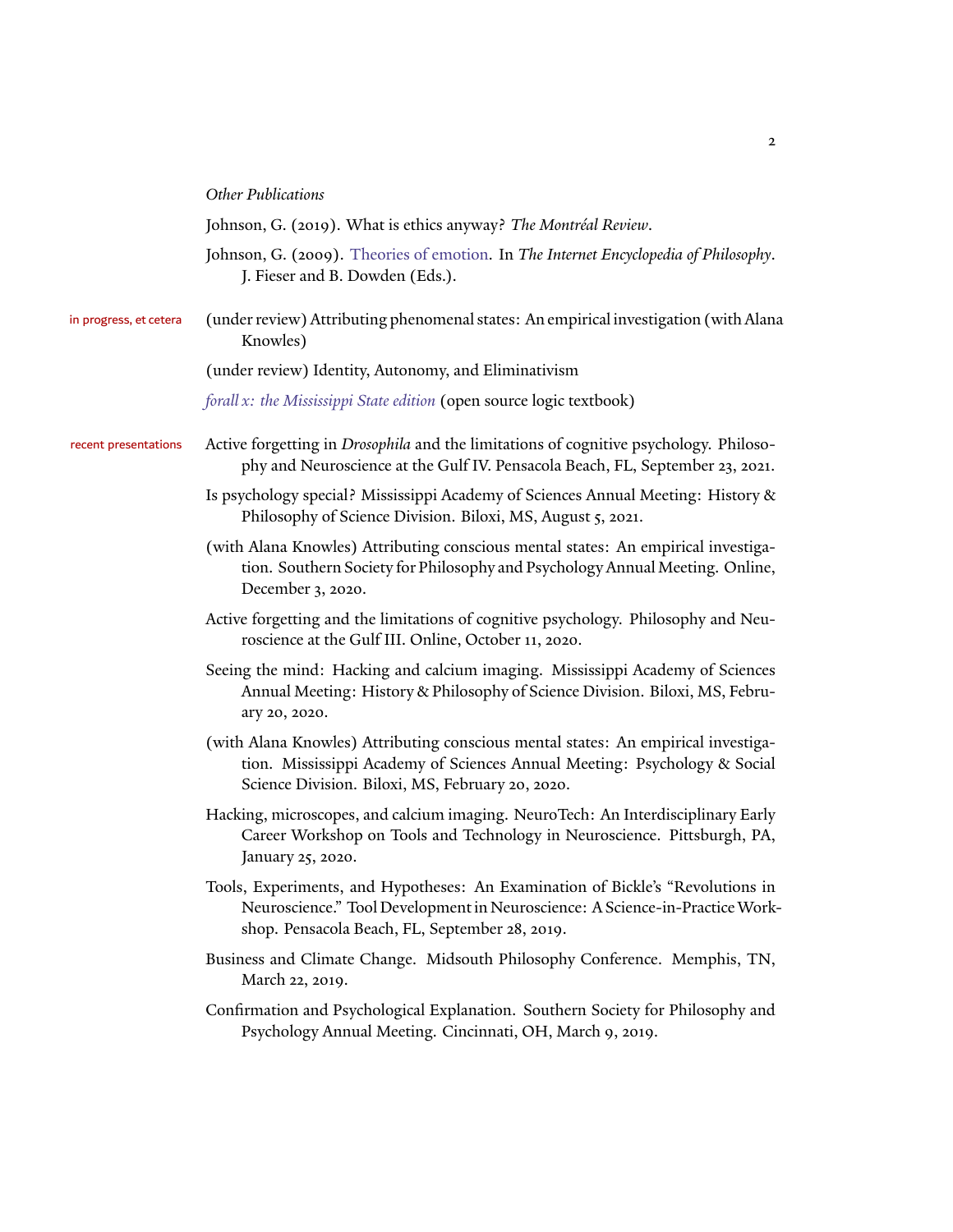- The Hypothetico-Deductive Method in Psychology and the Neurobiological Alternative. Southern Society for Philosophy and Psychology Annual Meeting. Cincinnati, OH, March 8, 2019.
- The Hypothetico-Deductive Method in Psychology and the Neurobiological Alternative. Mississippi Academy of Sciences Annual Meeting: History & Philosophy of Science Division. Hattiesburg, MS, February 21, 2019.
- Probabilities and the St. Petersburg Paradox (POSTER). Society for Judgment and Decision Making Annual Meeting. New Orleans, LA, November 18, 2018.
- Confirmation in Psychology and Neurobiology. Deep South Philosophy and Neuroscience Workshop. Pensacola Beach, FL, September 28, 2018.
- Confirmation and Psychological Explanation. Causality in the Neuro and Psychological Sciences 2018. Antwerp, Belgium, September 19, 2018.
- Autonomy in the Age of Identity: A Critique of Polger & Shapiro. Midsouth Philosophy Conference. Memphis, TN, March 24, 2018.
- Confirmation and Psychological Explanation. Mississippi Academy of Sciences Annual Meeting. Hattiesburg, MS, February 23, 2018.
- Confirmation and Psychological Explanation. Annual Meeting of the Alabama Philosophical Society. Pensacola, FL, September 29, 2017.
- Some Comments on the Doctrine of Multiple Realization. Midsouth Philosophy Conference. Memphis, TN, April 1, 2017.
- professional service Co-Chair, History and Philosophy of Science Division, Mississippi Academy of Sciences, 2019–present
	- Institutional Review Board Member, Children's Hospital of Philadelphia, 2011–2013
	- Journal referee: *Behavioral Sciences*,*Kairos: Journal of Philosophy & Science*, *Phenomenology and the Cognitive Sciences*, *Philosophical Psychology*, *Review of Philosophy and Psychology*, *Teorema*
	- Conference referee: Southern Society for Philosophy and Psychology, Annual Conference of the Cognitive Science Society

#### courses taught *Course number in parentheses*

#### **Mississippi State University**

Decisions, Games, and Rational Choice (4990) Consciousness (4990), co-taught with Rodney Wilson, Ph.D. (psychology) Happiness and Well-being (4990) Investigations of Folk Psychology I & II [independent studies] (4000) Medical Ethics (3323)